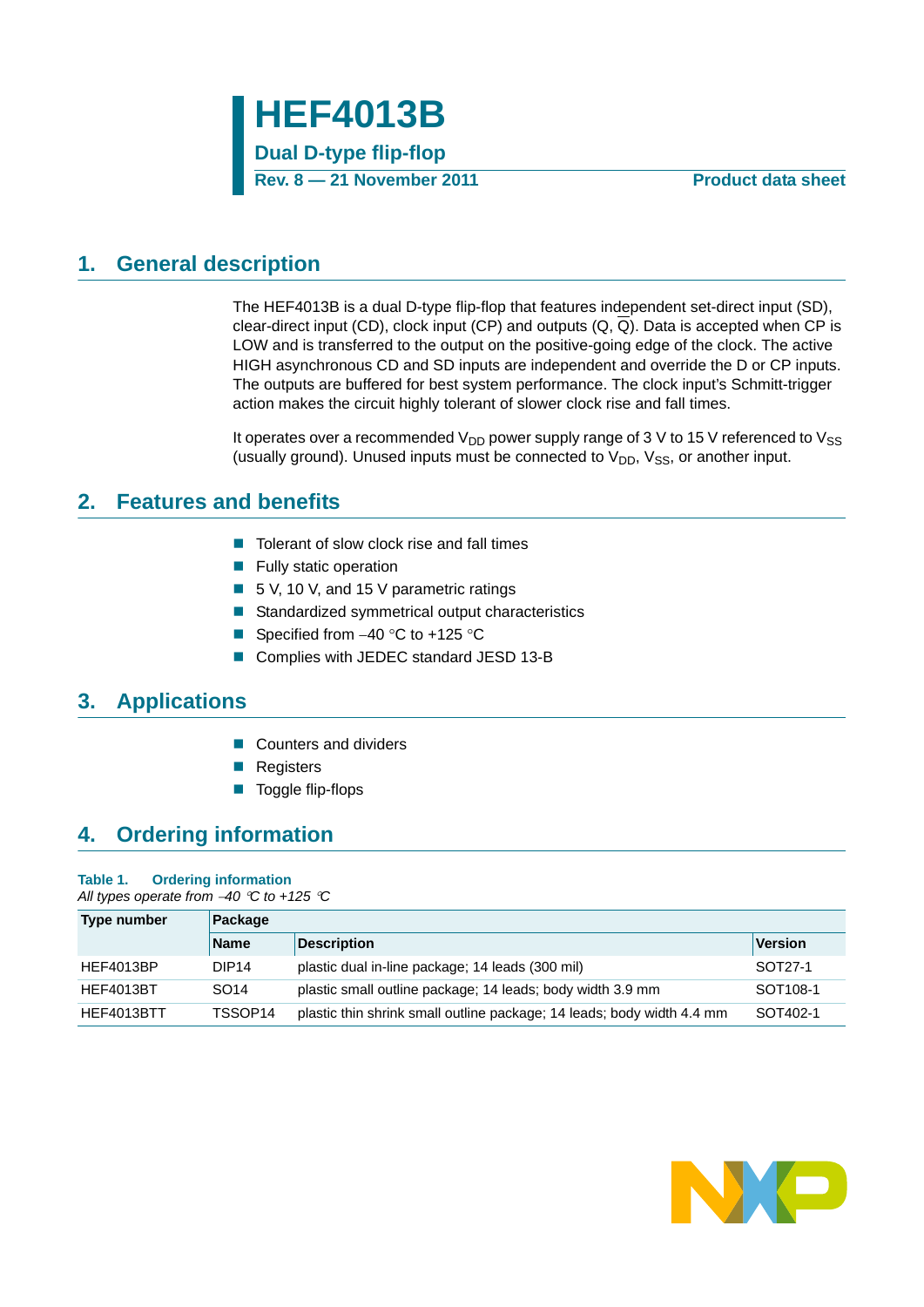## <span id="page-1-0"></span>**5. Functional diagram**



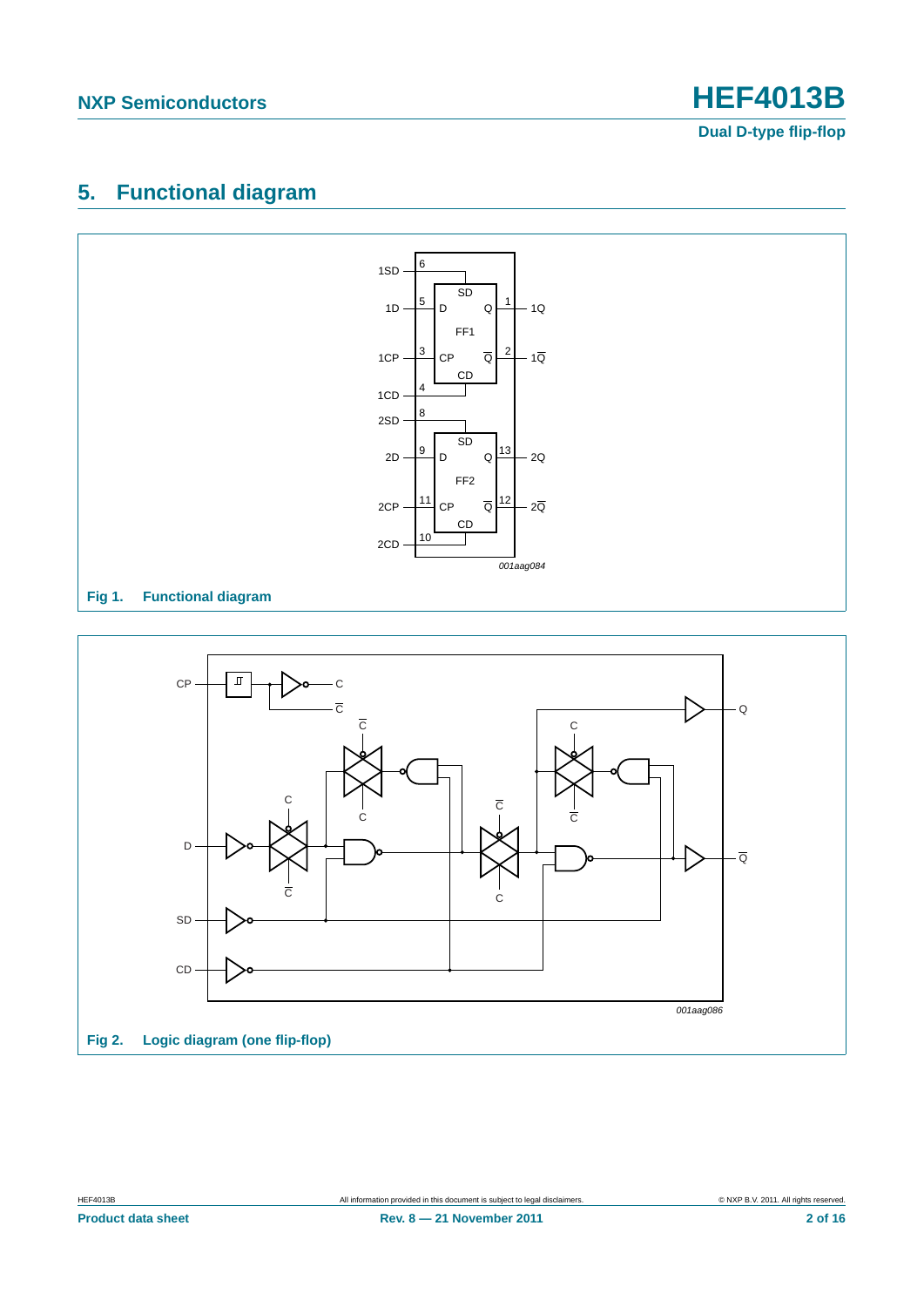## <span id="page-2-1"></span>**6. Pinning information**

#### **6.1 Pinning**

<span id="page-2-2"></span>

#### **6.2 Pin description**

<span id="page-2-3"></span>

| Table 2.                          | <b>Pin description</b> |                                               |
|-----------------------------------|------------------------|-----------------------------------------------|
| Symbol                            | <b>Pin</b>             | <b>Description</b>                            |
| 1Q, 2Q                            | 1, 13                  | true output                                   |
| $1\overline{Q}$ , $2\overline{Q}$ | 2, 12                  | complement output                             |
| 1CP, 2CP                          | 3, 11                  | clock input (LOW to HIGH edge-triggered)      |
| 1CD, 2CD                          | 4, 10                  | asynchronous clear-direct input (active HIGH) |
| 1D, 2D                            | 5, 9                   | data input                                    |
| 1SD, 2SD                          | 6, 8                   | asynchronous set-direct input (active HIGH)   |
| $V_{SS}$                          |                        | ground $(0 V)$                                |
| V <sub>DD</sub>                   | 14                     | supply voltage                                |

## <span id="page-2-4"></span>**7. Functional description**

#### Table 3. Function table<sup>[1]</sup>

| <b>Control</b> |     |     | Input | Output |     |
|----------------|-----|-----|-------|--------|-----|
| nSD            | nCD | nCP | nD    | ∣nQ    | ∣nQ |
| H              |     |     | ⋏     | H      |     |
|                |     |     | ⋏     |        |     |
| Н              |     |     | Χ     | Н      |     |
|                |     |     |       |        |     |
|                |     |     | н     | Н      |     |

<span id="page-2-0"></span>[1]  $H = HIGH$  voltage level; L = LOW voltage level; X = don't care;  $\hat{T} = LOW$ -to-HIGH clock transition.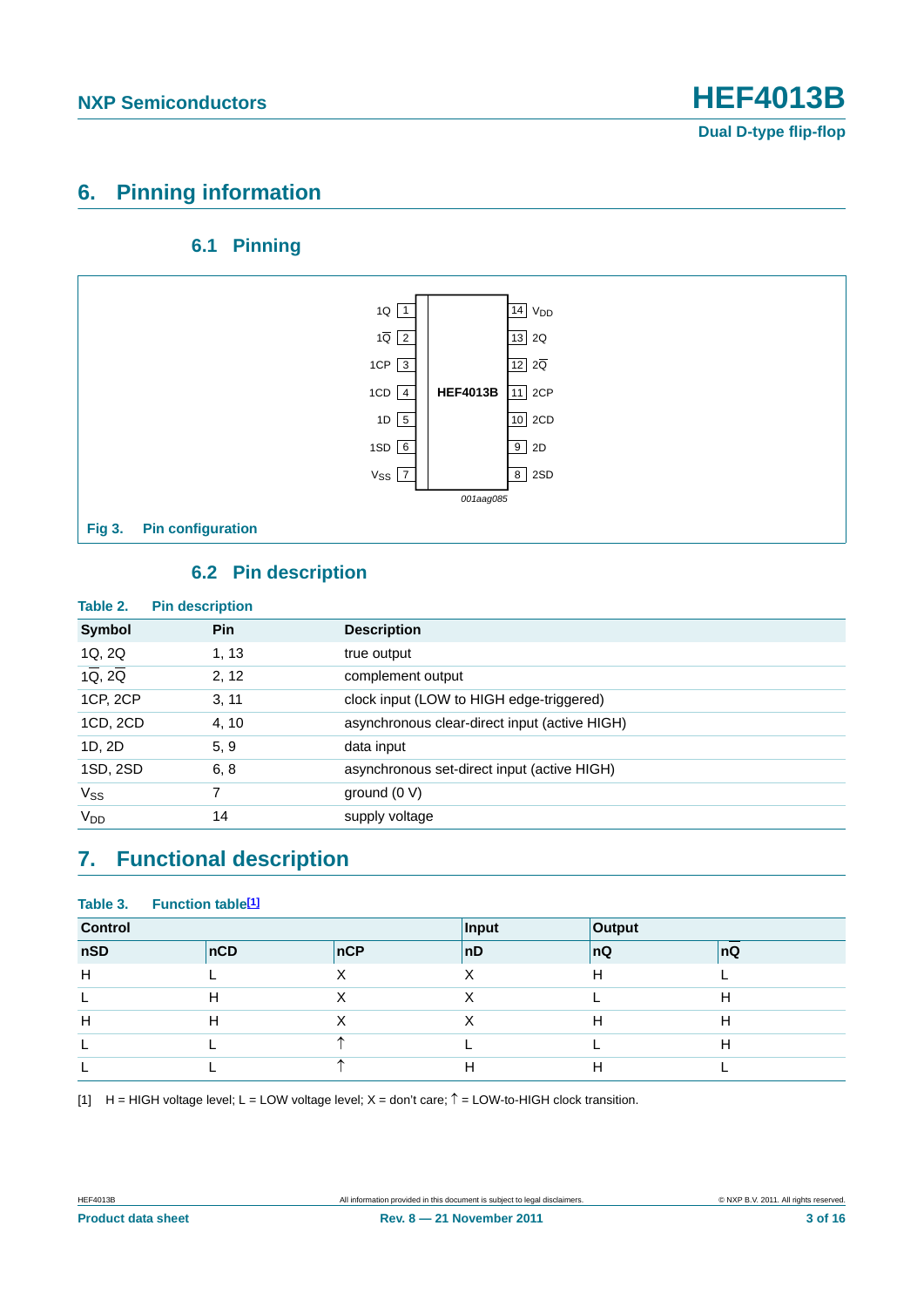# <span id="page-3-3"></span>**8. Limiting values**

#### **Table 4. Limiting values**

*In accordance with the Absolute Maximum Rating System (IEC 60134). Voltages are referenced to V<sub>SS</sub> = 0 V (ground).* 

| <b>Symbol</b>          | <b>Parameter</b>        | <b>Conditions</b>                                          | <b>Min</b>              | <b>Max</b>     | Unit        |
|------------------------|-------------------------|------------------------------------------------------------|-------------------------|----------------|-------------|
| <b>V<sub>DD</sub></b>  | supply voltage          |                                                            | $-0.5$                  | $+18$          | $\vee$      |
| <sup>I</sup> IK        | input clamping current  | $V_1 < -0.5$ V or $V_1 > V_{DD} + 0.5$ V                   |                         | ±10            | mA          |
| $V_{I}$                | input voltage           |                                                            | $-0.5$                  | $V_{DD}$ + 0.5 | V           |
| $I_{OK}$               | output clamping current | $V_{\rm O}$ < -0.5 V or $V_{\rm O}$ > $V_{\rm DD}$ + 0.5 V |                         | ±10            | mA          |
| $I_{VQ}$               | input/output current    |                                                            |                         | ±10            | mA          |
| <b>I</b> <sub>DD</sub> | supply current          |                                                            |                         | 50             | mA          |
| $T_{\text{stg}}$       | storage temperature     |                                                            | $-65$                   | $+150$         | $^{\circ}C$ |
| $T_{\mathsf{amb}}$     | ambient temperature     |                                                            | $-40$                   | $+125$         | $^{\circ}C$ |
| $P_{\text{tot}}$       | total power dissipation | $T_{amb} = -40$ °C to +125 °C                              |                         |                |             |
|                        |                         | DIP <sub>14</sub>                                          | $11 -$                  | 750            | mW          |
|                        |                         | SO <sub>14</sub>                                           | $\boxed{2}$ -           | 500            | mW          |
|                        |                         | TSSOP14                                                    | $\boxed{3}$ $\boxed{3}$ | 500            | mW          |
| P                      | power dissipation       | per output                                                 |                         | 100            | mW          |

<span id="page-3-0"></span>[1] For DIP14 packages: above  $T_{amb} = 70 \degree C$ ,  $P_{tot}$  derates linearly with 12 mW/K.

<span id="page-3-1"></span>[2] For SO14 packages: above  $T_{amb} = 70 °C$ ,  $P_{tot}$  derates linearly with 8 mW/K.

<span id="page-3-2"></span>[3] For TSSOP14 packages: above  $T_{amb} = 60 °C$ ,  $P_{tot}$  derates linearly with 5.5 mW/K.

## <span id="page-3-4"></span>**9. Recommended operating conditions**

#### **Table 5. Recommended operating conditions**

| <b>Symbol</b>       | <b>Parameter</b>                    | <b>Conditions</b> | Min                      | <b>Max</b>            | Unit        |
|---------------------|-------------------------------------|-------------------|--------------------------|-----------------------|-------------|
| V <sub>DD</sub>     | supply voltage                      |                   | 3                        | 15                    | V           |
| $V_{I}$             | input voltage                       |                   | 0                        | <b>V<sub>DD</sub></b> | V           |
| $T_{\mathsf{amb}}$  | ambient temperature                 |                   | $-40$                    | $+125$                | $^{\circ}C$ |
| $\Delta t/\Delta V$ | input transition rise and fall rate | $V_{DD} = 5 V$    | ٠                        | 3.75                  | $\mu$ s/V   |
|                     |                                     | $V_{DD} = 10 V$   | $\overline{\phantom{a}}$ | 0.5                   | $\mu$ s/V   |
|                     |                                     | $V_{DD} = 15 V$   | ٠                        | 0.08                  | $\mu$ s/V   |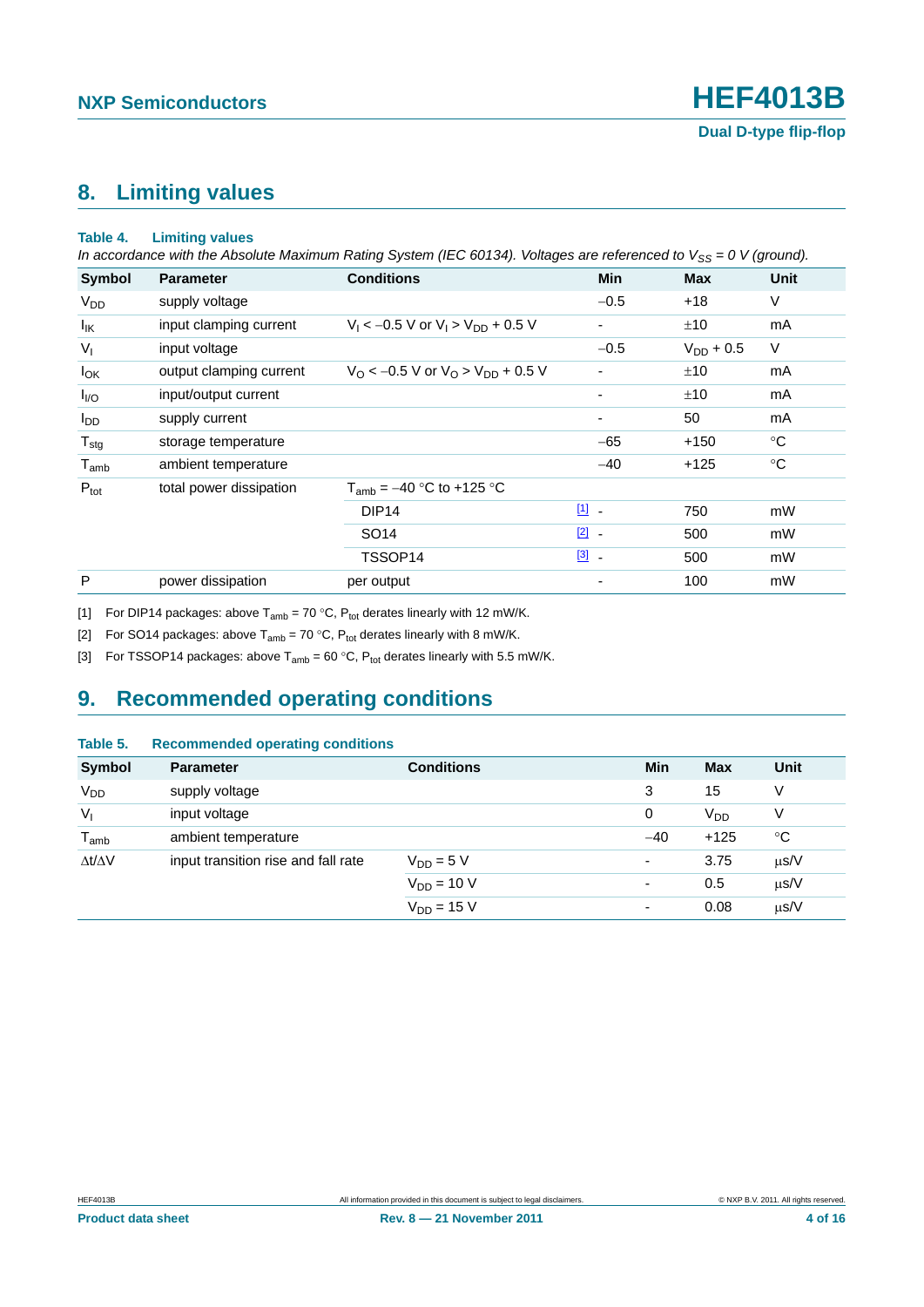## <span id="page-4-0"></span>**10. Static characteristics**

#### **Table 6. Static characteristics**

 $V_{SS} = 0$  *V;*  $V_I = V_{SS}$  or  $V_{DD}$ ; unless otherwise specified.

|                       | Symbol Parameter         | <b>Conditions</b>                | <b>V<sub>DD</sub></b> | $T_{amb} = -40 °C$       |                              | $T_{amb} = +25 °C$       |                          | $T_{amb} = +85 °C$       |                          | $T_{amb}$ = +125 °C          |                          | Unit         |
|-----------------------|--------------------------|----------------------------------|-----------------------|--------------------------|------------------------------|--------------------------|--------------------------|--------------------------|--------------------------|------------------------------|--------------------------|--------------|
|                       |                          |                                  |                       | Min                      | <b>Max</b>                   | Min                      | <b>Max</b>               | Min                      | <b>Max</b>               | Min                          | <b>Max</b>               |              |
| V <sub>IH</sub>       | HIGH-level               | $ I_{\text{O}} $ < 1 µA          | 5 V                   | 3.5                      | $\blacksquare$               | 3.5                      |                          | 3.5                      | ä,                       | 3.5                          |                          | V            |
|                       | input voltage            |                                  | 10 V                  | 7.0                      | $\blacksquare$               | 7.0                      | ÷,                       | 7.0                      | $\blacksquare$           | 7.0                          | ÷,                       | V            |
|                       |                          |                                  | 15 V                  | 11.0                     | $\overline{\phantom{a}}$     | 11.0                     | $\frac{1}{2}$            | 11.0                     | $\overline{\phantom{a}}$ | 11.0                         | $\overline{\phantom{a}}$ | V            |
| $V_{IL}$              | LOW-level                | $ I_{\text{O}} $ < 1 µA          | 5 V                   | ä,                       | 1.5                          | ä,                       | 1.5                      | $\blacksquare$           | 1.5                      | ÷                            | 1.5                      | $\vee$       |
|                       | input voltage            |                                  | 10 V                  | $\blacksquare$           | 3.0                          | $\blacksquare$           | 3.0                      | $\blacksquare$           | 3.0                      | $\blacksquare$               | 3.0                      | $\vee$       |
|                       |                          |                                  | 15 V                  | $\overline{\phantom{a}}$ | 4.0                          | $\blacksquare$           | 4.0                      | $\overline{\phantom{a}}$ | 4.0                      | $\blacksquare$               | 4.0                      | V            |
| <b>V<sub>OH</sub></b> | <b>HIGH-level</b>        | $ I_{\text{O}} $ < 1 µA          | 5 V                   | 4.95                     | $\overline{\phantom{a}}$     | 4.95                     | $\overline{\phantom{a}}$ | 4.95                     | $\blacksquare$           | 4.95                         | $\overline{\phantom{a}}$ | V            |
|                       | output voltage           |                                  | 10 V                  | 9.95                     | $\blacksquare$               | 9.95                     | $\blacksquare$           | 9.95                     | $\overline{a}$           | 9.95                         | ÷,                       | $\vee$       |
|                       |                          |                                  | 15 V                  | 14.95                    | $\blacksquare$               | 14.95                    | $\blacksquare$           | 14.95                    | ÷,                       | 14.95                        | ÷,                       | V            |
| $V_{OL}$              | LOW-level                | $ I_{\text{O}} $ < 1 µA          | 5 V                   | $\overline{\phantom{a}}$ | 0.05                         | ٠                        | 0.05                     | $\overline{\phantom{a}}$ | 0.05                     | $\overline{\phantom{m}}$     | 0.05                     | $\mathsf{V}$ |
|                       | output voltage           |                                  | 10 V                  | $\blacksquare$           | 0.05                         | $\blacksquare$           | 0.05                     | $\blacksquare$           | 0.05                     | $\blacksquare$               | 0.05                     | V            |
|                       |                          |                                  | 15 V                  | $\blacksquare$           | 0.05                         | $\blacksquare$           | 0.05                     | $\blacksquare$           | 0.05                     | $\blacksquare$               | 0.05                     | V            |
| $I_{OH}$              | <b>HIGH-level</b>        | $V_{O} = 2.5 V$                  | 5 V                   | $\overline{\phantom{a}}$ | $-1.7$                       | $\overline{\phantom{a}}$ | $-1.4$                   | $\overline{\phantom{a}}$ | $-1.1$                   | $\qquad \qquad \blacksquare$ | $-1.1$                   | mA           |
|                       | output current           | $V_O = 4.6 V$                    | 5 V                   | $\blacksquare$           | $-0.64$                      | $\blacksquare$           | $-0.5$                   | $\overline{\phantom{a}}$ | $-0.36$                  | $\overline{\phantom{a}}$     | $-0.36$                  | mA           |
|                       |                          | $V_O = 9.5 V$                    | 10 V                  | $\blacksquare$           | $-1.6$                       | $\blacksquare$           | $-1.3$                   | $\blacksquare$           | $-0.9$                   | $\blacksquare$               | $-0.9$                   | mA           |
|                       |                          | $V_O = 13.5 V$                   | 15 V                  | $\overline{\phantom{a}}$ | $-4.2$                       | ÷,                       | $-3.4$                   | $\overline{\phantom{a}}$ | $-2.4$                   | $\qquad \qquad \blacksquare$ | $-2.4$                   | mA           |
| $I_{OL}$              | LOW-level                | $V_O = 0.4 V$                    | 5 V                   | 0.64                     | $\blacksquare$               | 0.5                      | $\overline{\phantom{0}}$ | 0.36                     | $\blacksquare$           | 0.36                         | $\overline{\phantom{a}}$ | mA           |
|                       | output current           | $V_{O} = 0.5 V$                  | 10 V                  | 1.6                      | $\blacksquare$               | 1.3                      | $\blacksquare$           | 0.9                      | $\overline{a}$           | 0.9                          | $\blacksquare$           | mA           |
|                       |                          | $V_{O}$ = 1.5 V                  | 15 V                  | 4.2                      | $\blacksquare$               | 3.4                      | $\frac{1}{2}$            | 2.4                      | ÷,                       | 2.4                          | $\blacksquare$           | mA           |
| I <sub>1</sub>        | input leakage<br>current |                                  | 15 V                  | $\overline{\phantom{a}}$ | ±0.1                         | $\blacksquare$           | ±0.1                     | $\overline{\phantom{a}}$ | ±1.0                     | $\qquad \qquad \blacksquare$ | ±1.0                     | $\mu$ A      |
| $I_{DD}$              | supply current           | all valid input                  | 5 V                   | $\overline{\phantom{a}}$ | 1.0                          | $\blacksquare$           | 1.0                      | $\blacksquare$           | 30                       | $\blacksquare$               | 30                       | $\mu$ A      |
|                       |                          | combinations;<br>$ I_{O}  = 0 A$ | 10V                   | $\blacksquare$           | 2.0                          | $\blacksquare$           | 2.0                      | $\blacksquare$           | 60                       | $\qquad \qquad \blacksquare$ | 60                       | $\mu$ A      |
|                       |                          |                                  | 15 V                  | $\blacksquare$           | 4.0                          | $\blacksquare$           | 4.0                      | $\overline{\phantom{a}}$ | 120                      | $\qquad \qquad \blacksquare$ | 120                      | μA           |
| C <sub>1</sub>        | input<br>capacitance     |                                  |                       |                          | $\qquad \qquad \blacksquare$ | ÷,                       | 7.5                      | ٠                        |                          | $\overline{\phantom{a}}$     | -                        | pF           |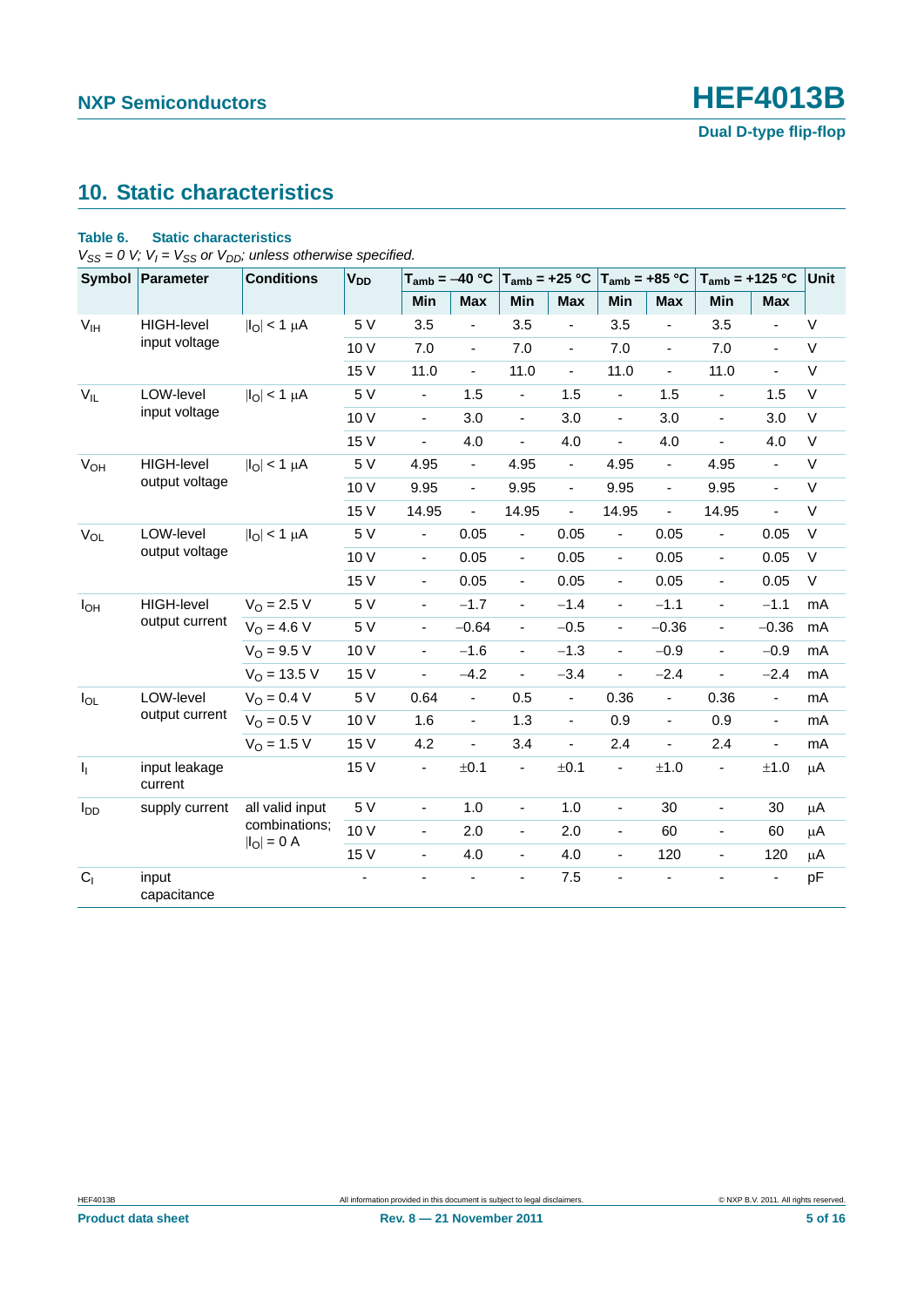## <span id="page-5-0"></span>**11. Dynamic characteristics**

#### **Table 7. Dynamic characteristics**

*Tamb = 25 C; unless otherwise specified. For test circuit see [Figure 6](#page-7-0).*

| Symbol           | <b>Parameter</b>   | <b>Conditions</b>                 | <b>V<sub>DD</sub></b> | <b>Extrapolation formula</b>              | Min                      | <b>Typ</b> | <b>Max</b>                   | Unit |
|------------------|--------------------|-----------------------------------|-----------------------|-------------------------------------------|--------------------------|------------|------------------------------|------|
| t <sub>PHL</sub> | <b>HIGH to LOW</b> | $nCP$ to $nQ$ , $n\overline{Q}$ ; | 5 V                   | $\frac{11}{2}$ 83 + 0.55 × C <sub>L</sub> |                          | 110        | 220                          | ns   |
|                  | propagation delay  | see Figure 4                      | 10 V                  | $34 + 0.23 \times C_1$                    | $\blacksquare$           | 45         | 90                           | ns   |
|                  |                    |                                   | 15 V                  | $22 + 0.16 \times C_L$                    | $\blacksquare$           | 30         | 60                           | ns   |
|                  |                    | $nSD$ to $nQ$                     | 5 V                   | $11$ 73 + 0.55 × C <sub>L</sub>           | $\frac{1}{2}$            | 100        | 200                          | ns   |
|                  |                    |                                   | 10 V                  | $29 + 0.23 \times C_L$                    | $\overline{\phantom{0}}$ | 40         | 80                           | ns   |
|                  |                    |                                   | 15 V                  | $22 + 0.16 \times C_L$                    | $\overline{\phantom{0}}$ | 30         | 60                           | ns   |
|                  |                    | nCD to nQ                         | 5 V                   | $11$ 73 + 0.55 × C <sub>L</sub>           | $\blacksquare$           | 100        | 200                          | ns   |
|                  |                    |                                   | 10 V                  | $29 + 0.23 \times C_L$                    | $\overline{\phantom{a}}$ | 40         | 80                           | ns   |
|                  |                    |                                   | 15 V                  | $22 + 0.16 \times C_L$                    | $\blacksquare$           | 30         | 60                           | ns   |
| t <sub>PLH</sub> | LOW to HIGH        | $nCP$ to $nQ$ , $n\overline{Q}$ ; | 5 V                   | $11$ 68 + 0.55 × C <sub>L</sub>           | $\blacksquare$           | 95         | 190                          | ns   |
|                  | propagation delay  | see Figure 4                      | 10 V                  | $29 + 0.23 \times C_L$                    | $\blacksquare$           | 40         | 80                           | ns   |
|                  |                    |                                   | 15 V                  | $22 + 0.16 \times C_L$                    | $\overline{\phantom{a}}$ | 30         | 60                           | ns   |
|                  |                    | nSD to nQ                         | 5 V                   | $11$ 48 + 0.55 × C                        | $\overline{\phantom{0}}$ | 75         | 150                          | ns   |
|                  |                    |                                   | 10 V                  | $24 + 0.23 \times C_L$                    | $\blacksquare$           | 35         | 70                           | ns   |
|                  |                    |                                   | 15 V                  | $17 + 0.16 \times C_L$                    | $\blacksquare$           | 25         | 50                           | ns   |
|                  |                    | $nCD$ to $n\overline{Q}$          | 5 V                   | $11$ 33 + 0.55 × C <sub>L</sub>           | $\overline{\phantom{a}}$ | 60         | 120                          | ns   |
|                  |                    |                                   | 10 V                  | $19 + 0.23 \times C_L$                    | $\overline{\phantom{0}}$ | 30         | 60                           | ns   |
|                  |                    |                                   | 15 V                  | $12 + 0.16 \times C_L$                    | $\overline{\phantom{a}}$ | 20         | 40                           | ns   |
| $t_t$            | transition time    | see Figure 4                      | 5 V                   | $10 + 1.00 \times C_L$                    | $\blacksquare$           | 60         | 120                          | ns   |
|                  |                    |                                   | 10 V                  | $9 + 0.42 \times C_L$                     | $\blacksquare$           | 30         | 60                           | ns   |
|                  |                    |                                   | 15 V                  | $6 + 0.28 \times C_L$                     | ÷,                       | 20         | 40                           | ns   |
| $t_{\rm su}$     | set-up time        | nD to nCP;                        | 5 V                   |                                           | 40                       | 20         | $\blacksquare$               | ns   |
|                  |                    | see Figure 4                      | 10 V                  |                                           | 25                       | 10         | ٠                            | ns   |
|                  |                    |                                   | 15 V                  |                                           | 15                       | 5          | $\overline{\phantom{a}}$     | ns   |
| $t_{h}$          | hold time          | nD to nCP;                        | 5 V                   |                                           | 20                       | $\pmb{0}$  | $\blacksquare$               | ns   |
|                  |                    | see Figure 4                      | 10 V                  |                                           | 20                       | $\pmb{0}$  | $\blacksquare$               | ns   |
|                  |                    |                                   | 15 V                  |                                           | 15                       | $\pmb{0}$  | $\blacksquare$               | ns   |
| $t_{W}$          | pulse width        | nCP input LOW;                    | 5 V                   |                                           | 60                       | 30         | $\overline{\phantom{a}}$     | ns   |
|                  |                    | see Figure 4                      | 10 V                  |                                           | 30                       | 15         | $\blacksquare$               | ns   |
|                  |                    |                                   | 15 V                  |                                           | 20                       | 10         | $\qquad \qquad \blacksquare$ | ns   |
|                  |                    | nSD input HIGH;                   | 5 V                   |                                           | 50                       | 25         | $\qquad \qquad \blacksquare$ | ns   |
|                  |                    | see Figure 5                      | 10 V                  |                                           | 24                       | 12         | $\frac{1}{2}$                | ns   |
|                  |                    |                                   | 15 V                  |                                           | 20                       | 10         | ÷,                           | ns   |
|                  |                    | nCD input HIGH;                   | 5 V                   |                                           | 50                       | 25         | -                            | ns   |
|                  |                    | see Figure 5                      | 10 V                  |                                           | 24                       | 12         | $\overline{\phantom{a}}$     | ns   |
|                  |                    |                                   | 15 V                  |                                           | 20                       | 10         | $\overline{\phantom{a}}$     | ns   |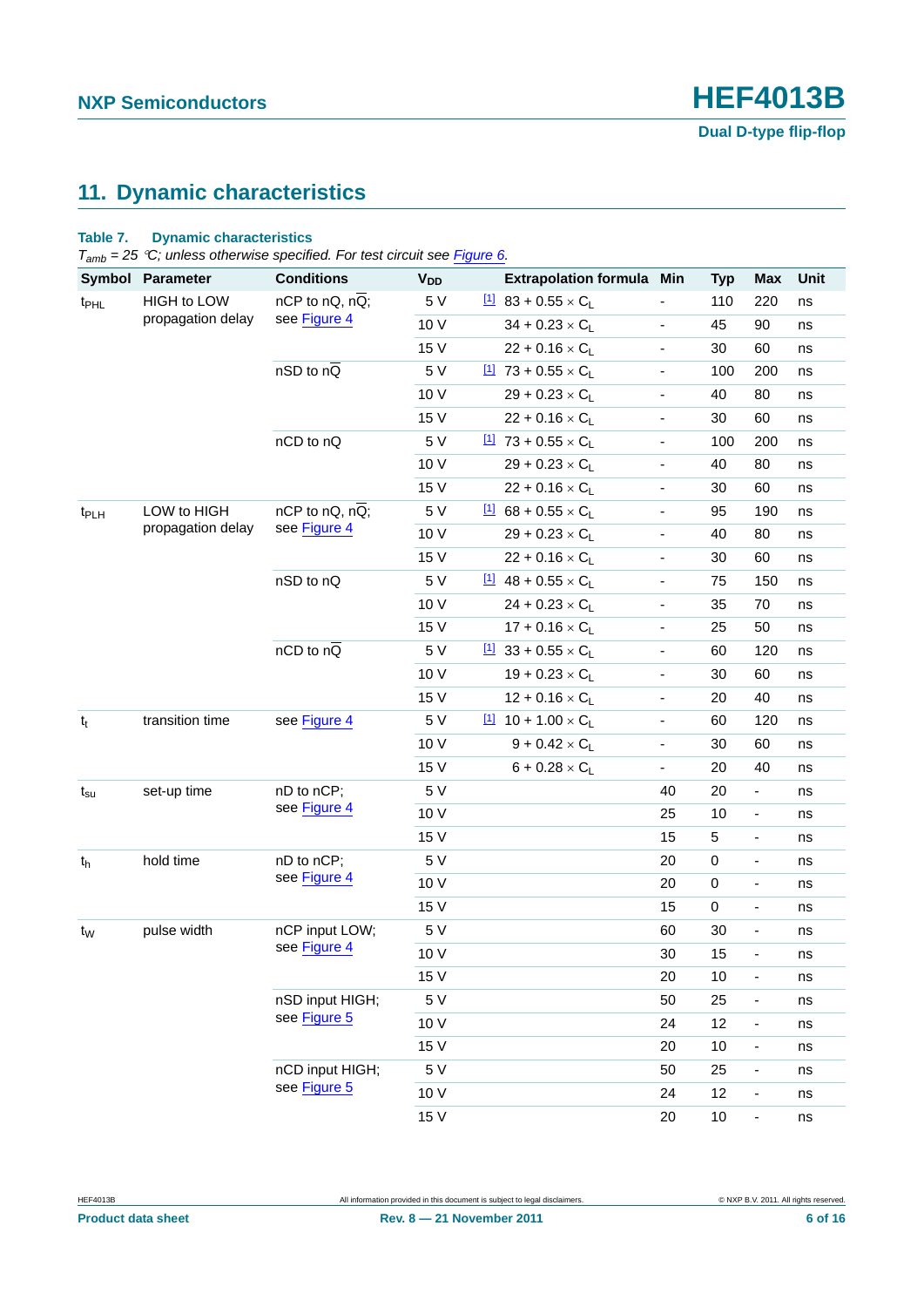| $I_{amb}$ = 25 °C, unless otherwise specified. For test circuit see Figure 6. |                               |                   |                       |                              |             |                          |                          |            |  |
|-------------------------------------------------------------------------------|-------------------------------|-------------------|-----------------------|------------------------------|-------------|--------------------------|--------------------------|------------|--|
|                                                                               | Symbol Parameter              | <b>Conditions</b> | <b>V<sub>DD</sub></b> | <b>Extrapolation formula</b> | Min         | <b>Typ</b>               | Max Unit                 |            |  |
| recovery time<br>$t_{rec}$                                                    | nSD input;                    | 5 V               |                       | $+15$                        | $-5$        | ٠                        | ns                       |            |  |
|                                                                               |                               | see Figure 5      | 10V                   |                              | 15          | $\mathbf 0$              | $\overline{\phantom{a}}$ | ns         |  |
|                                                                               |                               | 15 V              |                       | 15                           | $\mathbf 0$ | ۰                        | ns                       |            |  |
|                                                                               | nCD input;                    | 5 V               |                       | 40                           | 25          | -                        | ns                       |            |  |
|                                                                               |                               | see Figure 5      | 10V                   |                              | 25          | 10                       | ٠                        | ns         |  |
|                                                                               |                               |                   | 15 V                  |                              | 25          | 10                       | ۰                        | ns         |  |
| $f_{\text{clk}(\text{max})}$                                                  | maximum clock<br>see Figure 4 |                   | 5 V                   |                              | 7           | 14                       | $\overline{\phantom{a}}$ | <b>MHz</b> |  |
| frequency                                                                     |                               | 10V               |                       | 14                           | 28          | $\overline{\phantom{a}}$ | <b>MHz</b>               |            |  |
|                                                                               |                               |                   | 15 V                  |                              | 20          | 40                       | ۰                        | <b>MHz</b> |  |

#### **Table 7. Dynamic characteristics** *…continued*

*Tamb = 25 C; unless otherwise specified. For test circuit see Figure 6.*

<span id="page-6-1"></span>[1] Typical values of the propagation delays and output transition times can be calculated with the extrapolation formulas. C<sub>L</sub> is given in pF.

#### **Table 8. Dynamic power dissipation**

 $V_{SS} = 0$  *V;*  $t_r = t_f \le 20$  *ns;*  $T_{amb} = 25$  <sup>o</sup>C.

|       | Symbol Parameter          | $V_{DD}$ Typical formula                                                                                           | Where                                          |
|-------|---------------------------|--------------------------------------------------------------------------------------------------------------------|------------------------------------------------|
| $P_D$ | dynamic power dissipation | 5 V $P_D = 850 \times f_i + \Sigma(f_0 \times C_1) \times V_{DD}^2 \mu W$ $f_i$ = input frequency in MHz;          |                                                |
|       |                           | 10 V $P_D = 3600 \times f_i + \Sigma(f_o \times C_L) \times V_{DD}^2 \mu W$ $f_o$ = output frequency in MHz;       |                                                |
|       |                           | 15 V $P_D = 9000 \times f_i + \Sigma(f_o \times C_l) \times V_{DD}^2 \mu W$ $C_L$ = output load capacitance in pF; |                                                |
|       |                           |                                                                                                                    | $\Sigma(f_0 \times C_L)$ = sum of the outputs; |
|       |                           |                                                                                                                    | $V_{DD}$ = supply voltage in V.                |

## <span id="page-6-2"></span>**12. Waveforms**

<span id="page-6-0"></span>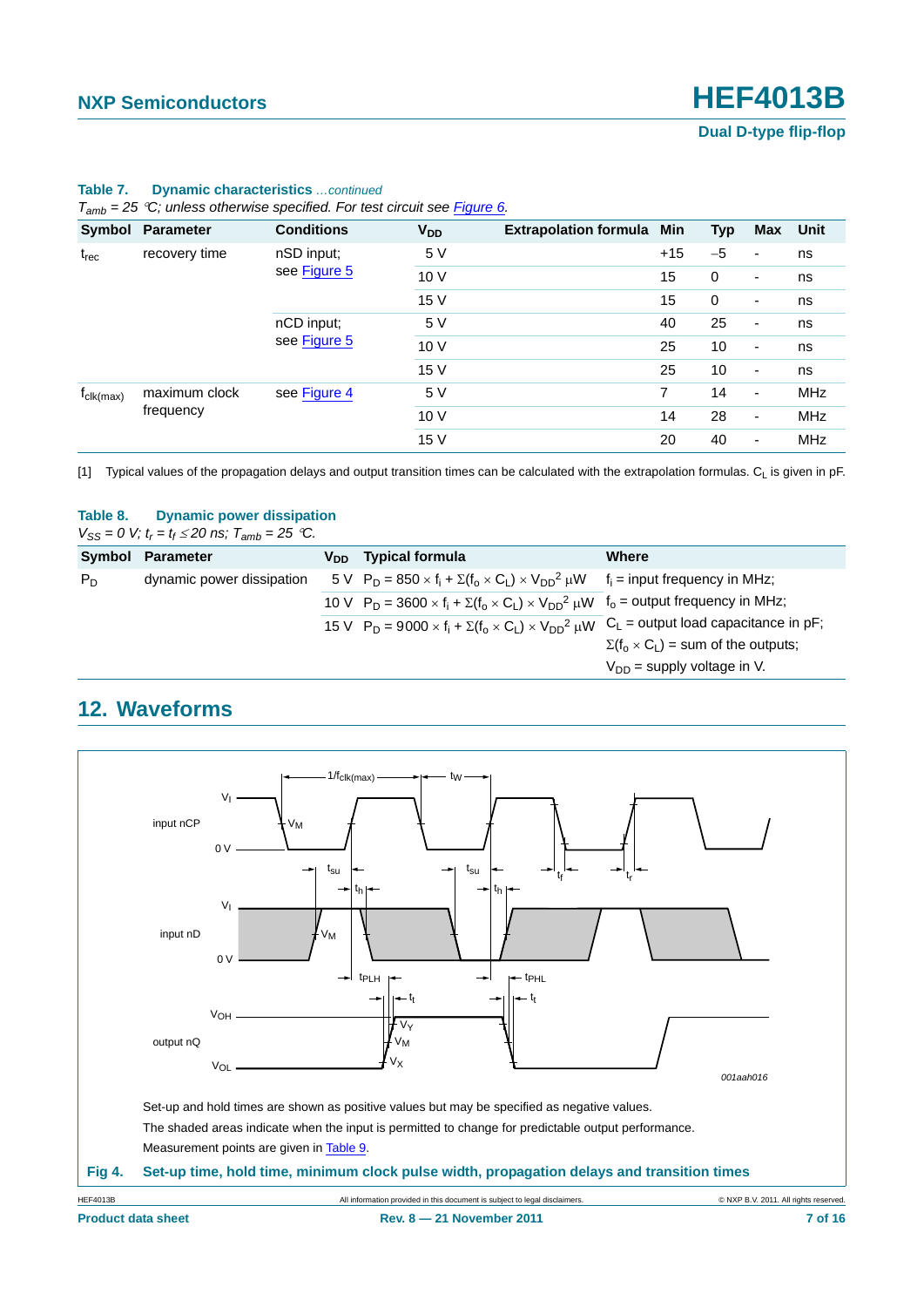## **NXP Semiconductors HEF4013B**



#### <span id="page-7-2"></span><span id="page-7-1"></span>**Table 9. Measurement points**

| <b>Supply voltage</b> | Input                | <b>Output</b> |                    |                    |
|-----------------------|----------------------|---------------|--------------------|--------------------|
| <b>V<sub>DD</sub></b> | <b>V<sub>M</sub></b> | $V_M$         | 'V <sub>x</sub>    | V٧                 |
| 5 V to 15 V           | $0.5V_{DD}$          | $0.5V_{DD}$   | 0.1V <sub>DD</sub> | 0.9V <sub>DD</sub> |



#### <span id="page-7-3"></span><span id="page-7-0"></span>**Table 10. Test data**

| <b>Supply voltage</b> | Input                        | Load                            |                   |
|-----------------------|------------------------------|---------------------------------|-------------------|
| <b>V<sub>DD</sub></b> | v                            | t <sub>r</sub> , t <sub>f</sub> | $\sqrt{ }$<br>ືີ⊾ |
| 5 V to 15 V           | $\rm V_{SS}$ or $\rm V_{DD}$ | $\leq$ 20 ns                    | 50 pF             |

**Dual D-type flip-flop**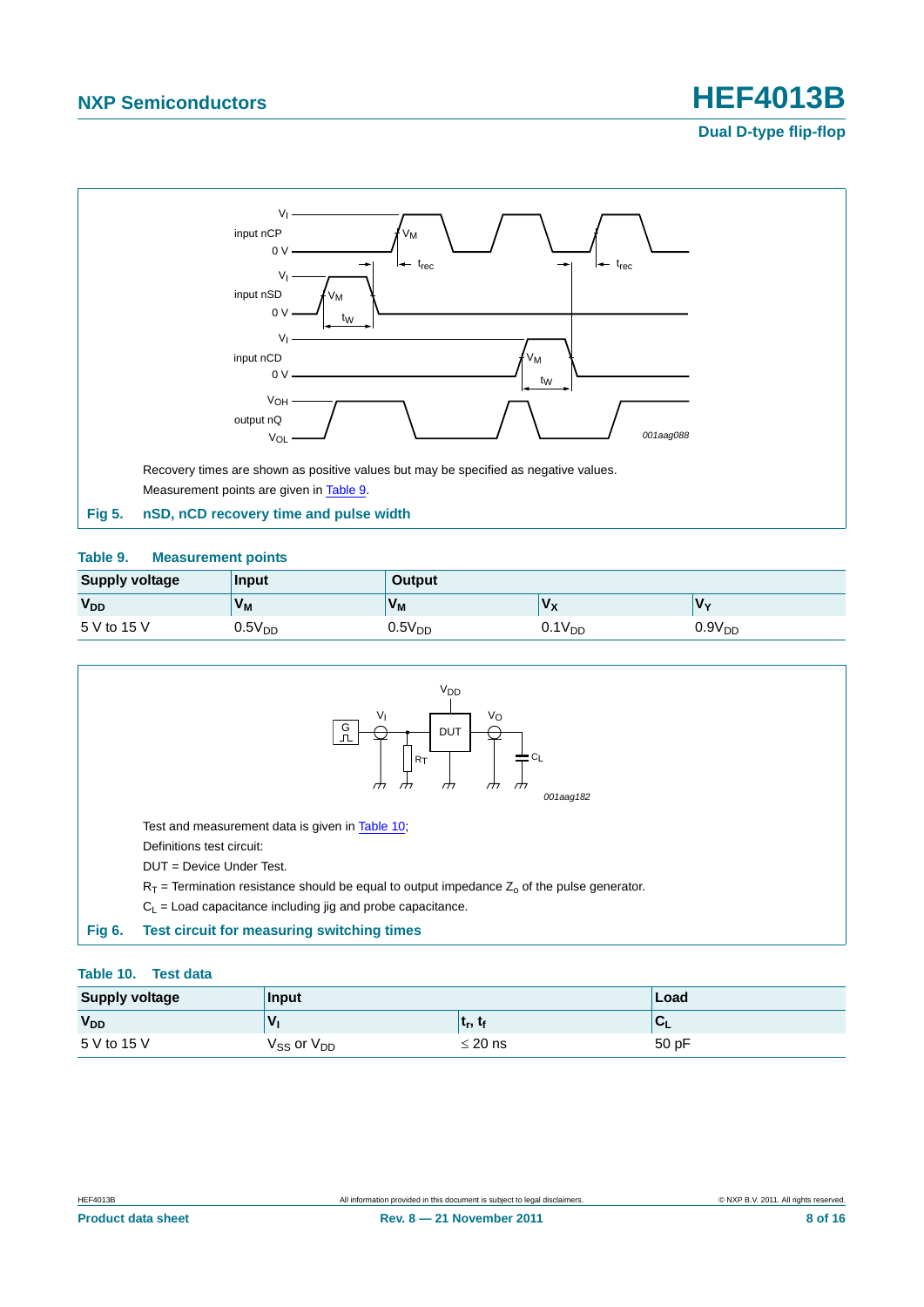## <span id="page-8-0"></span>**13. Application information**

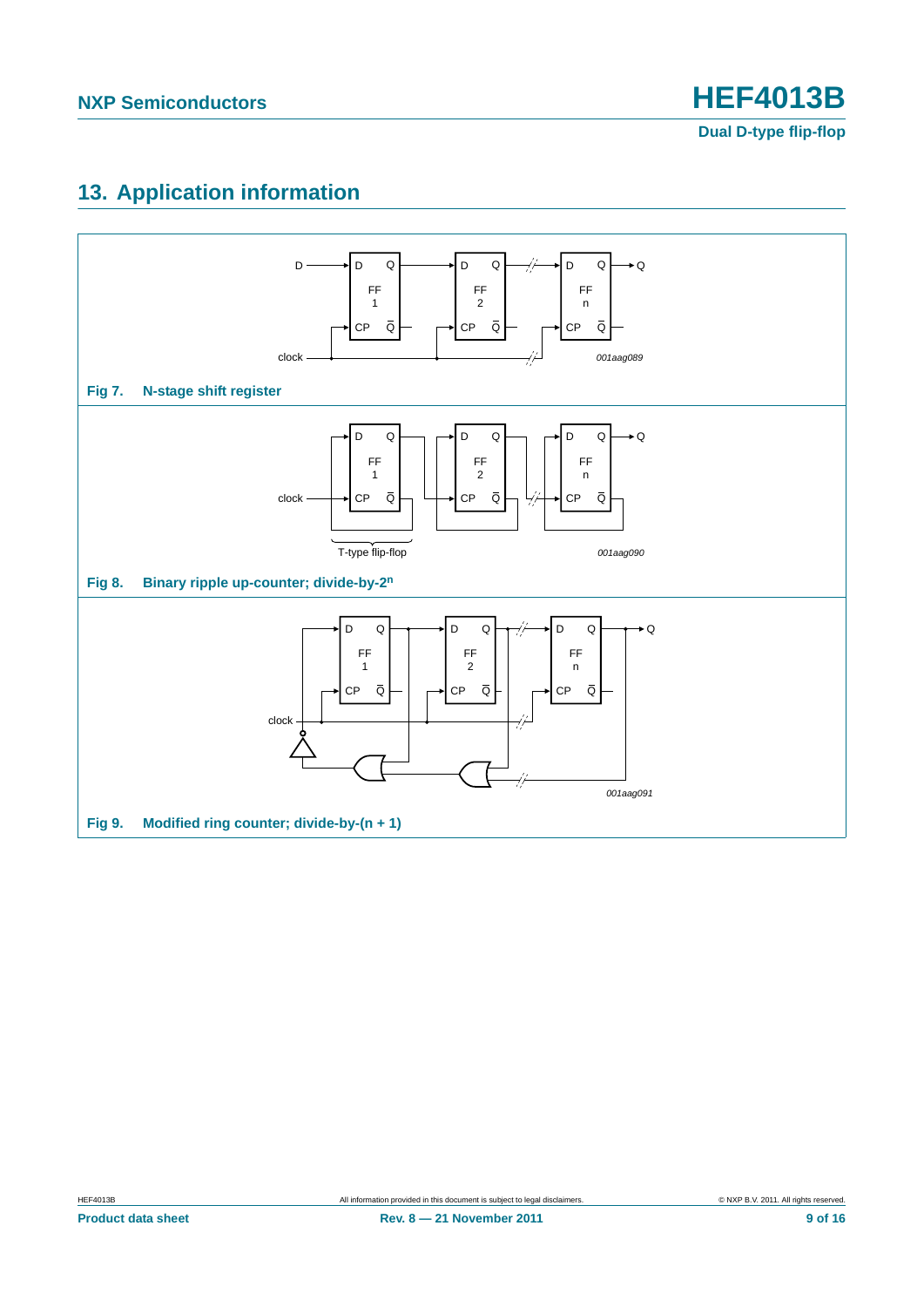#### <span id="page-9-0"></span>**14. Package outline**



#### **Fig 10. Package outline SOT27-1 (DIP14)**

HEF4013B All information provided in this document is subject to legal disclaimers. © NXP B.V. 2011. All rights reserved.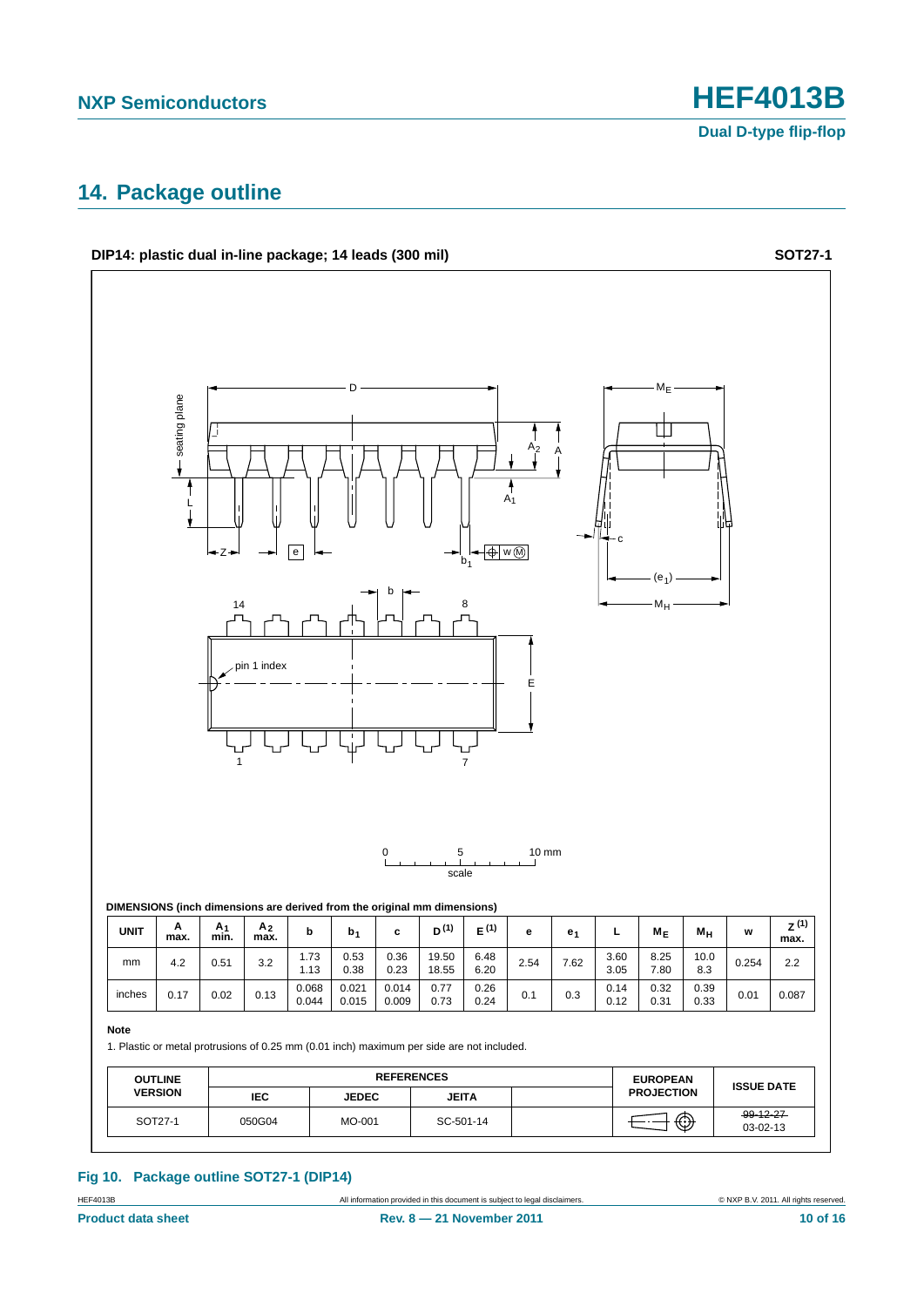

**Fig 11. Package outline SOT108-1 (SO14)**

HEF4013B **All information provided in this document** is subject to legal disclaimers. **Example 2011.** All rights reserved.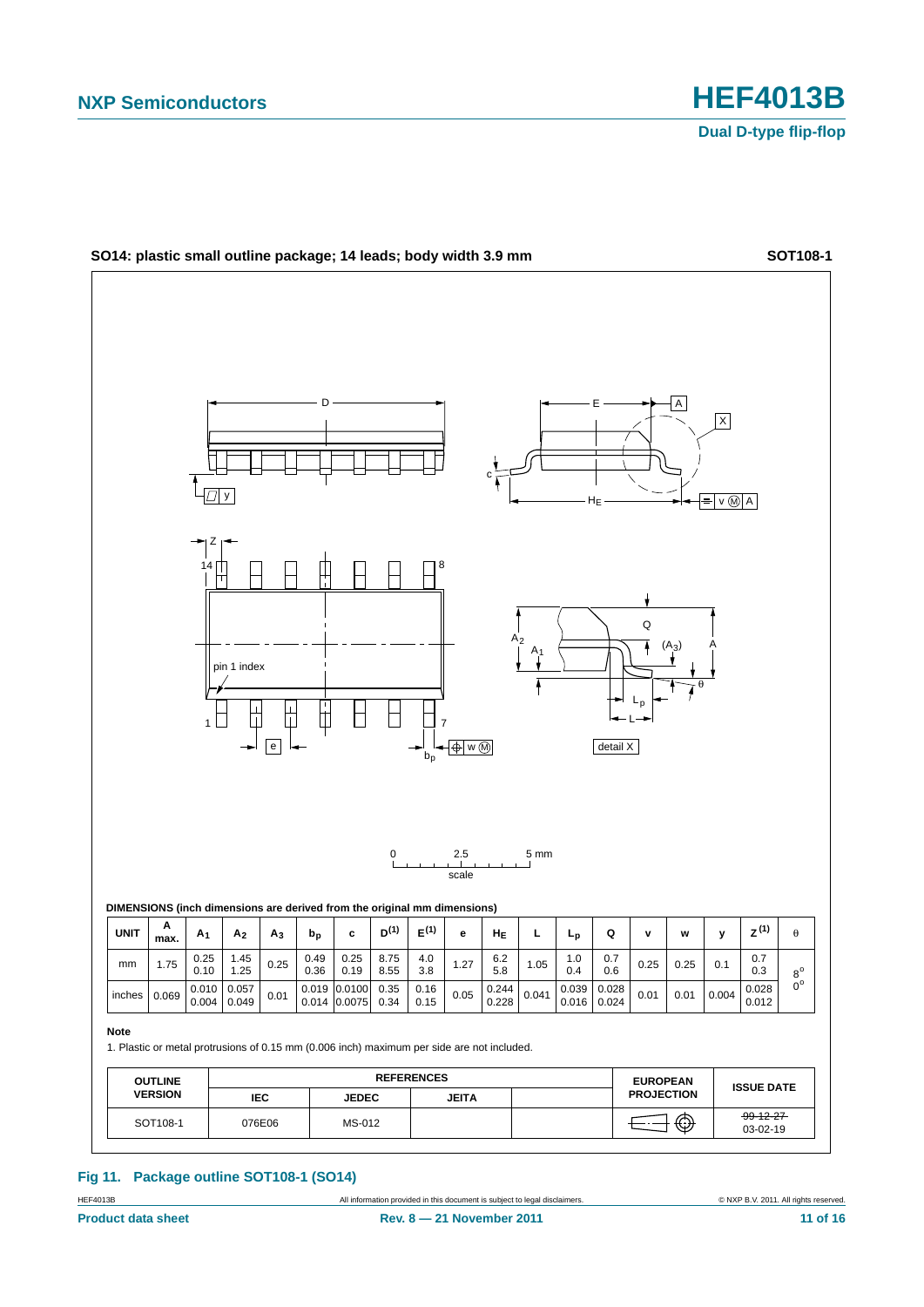

**Fig 12. Package outline SOT402-1 (TSSOP14)**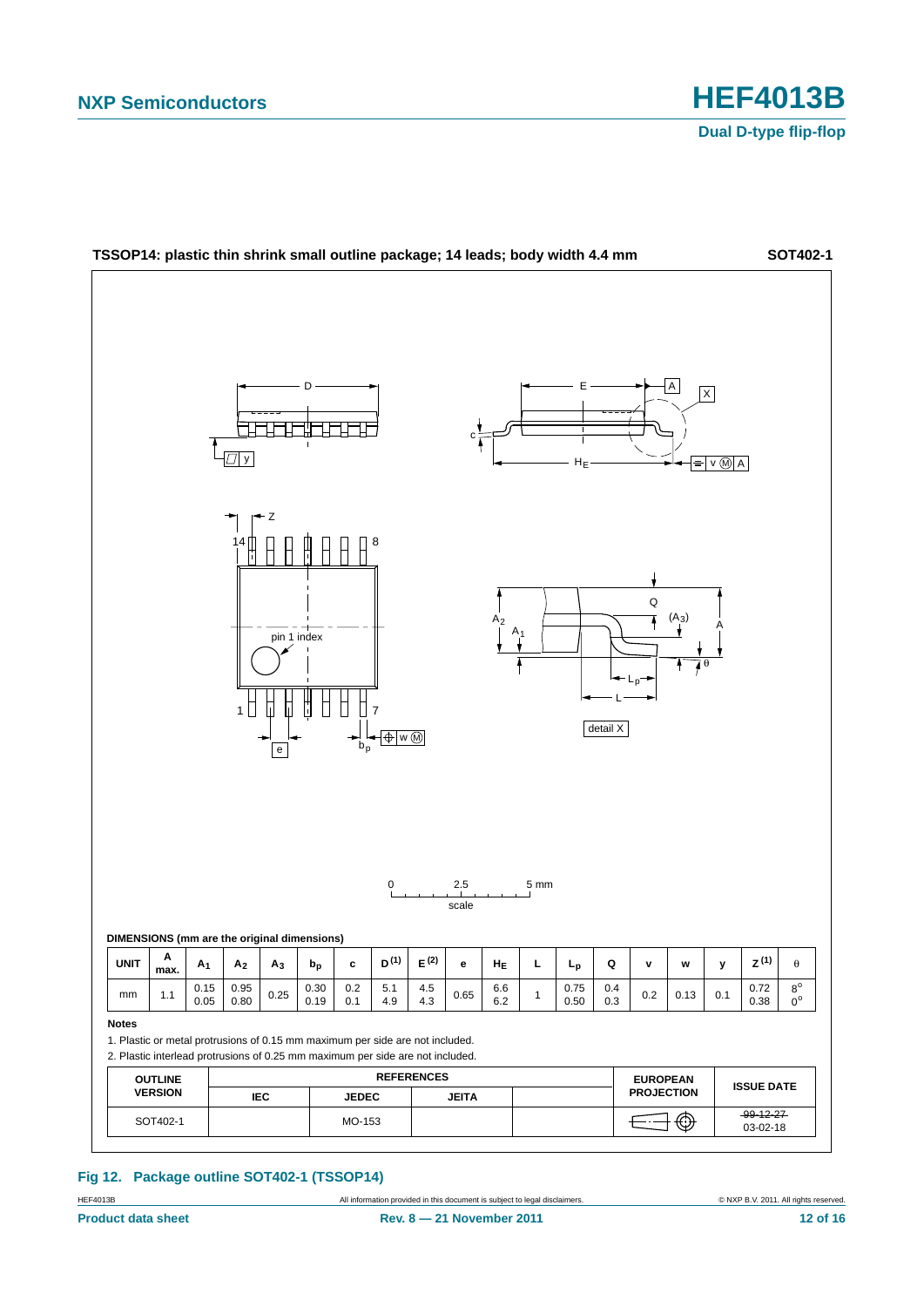## <span id="page-12-0"></span>**15. Revision history**

| Table 11. Revision history |                      |                                                                               |                          |                         |
|----------------------------|----------------------|-------------------------------------------------------------------------------|--------------------------|-------------------------|
| Document ID                | Release date         | Data sheet status                                                             | <b>Change notice</b>     | <b>Supersedes</b>       |
| HEF4013B v.8               | 20111121             | Product data sheet                                                            | $\overline{\phantom{a}}$ | HEF4013B v.7            |
| Modifications:             | Legal pages updated. |                                                                               |                          |                         |
|                            |                      | Changes in "General description", "Features and benefits" and "Applications". |                          |                         |
| HEF4013B v.7               | 20110913             | Product data sheet                                                            | $\overline{\phantom{0}}$ | HEF4013B v.6            |
| HEF4013B v.6               | 20091027             | Product data sheet                                                            | $\overline{\phantom{a}}$ | HEF4013B v.5            |
| HEF4013B v.5               | 20090619             | Product data sheet                                                            | $\overline{\phantom{a}}$ | HEF4013B v.4            |
| HFF4013B v.4               | 20080515             | Product data sheet                                                            | $\overline{\phantom{a}}$ | <b>HEF4013B CNV v.3</b> |
| <b>HEF4013B CNV v.3</b>    | 19950101             | Product specification                                                         | ٠                        | HEF4013B_CNV v.2        |
| <b>HEF4013B CNV v.2</b>    | 19950101             | Product specification                                                         | $\overline{\phantom{a}}$ |                         |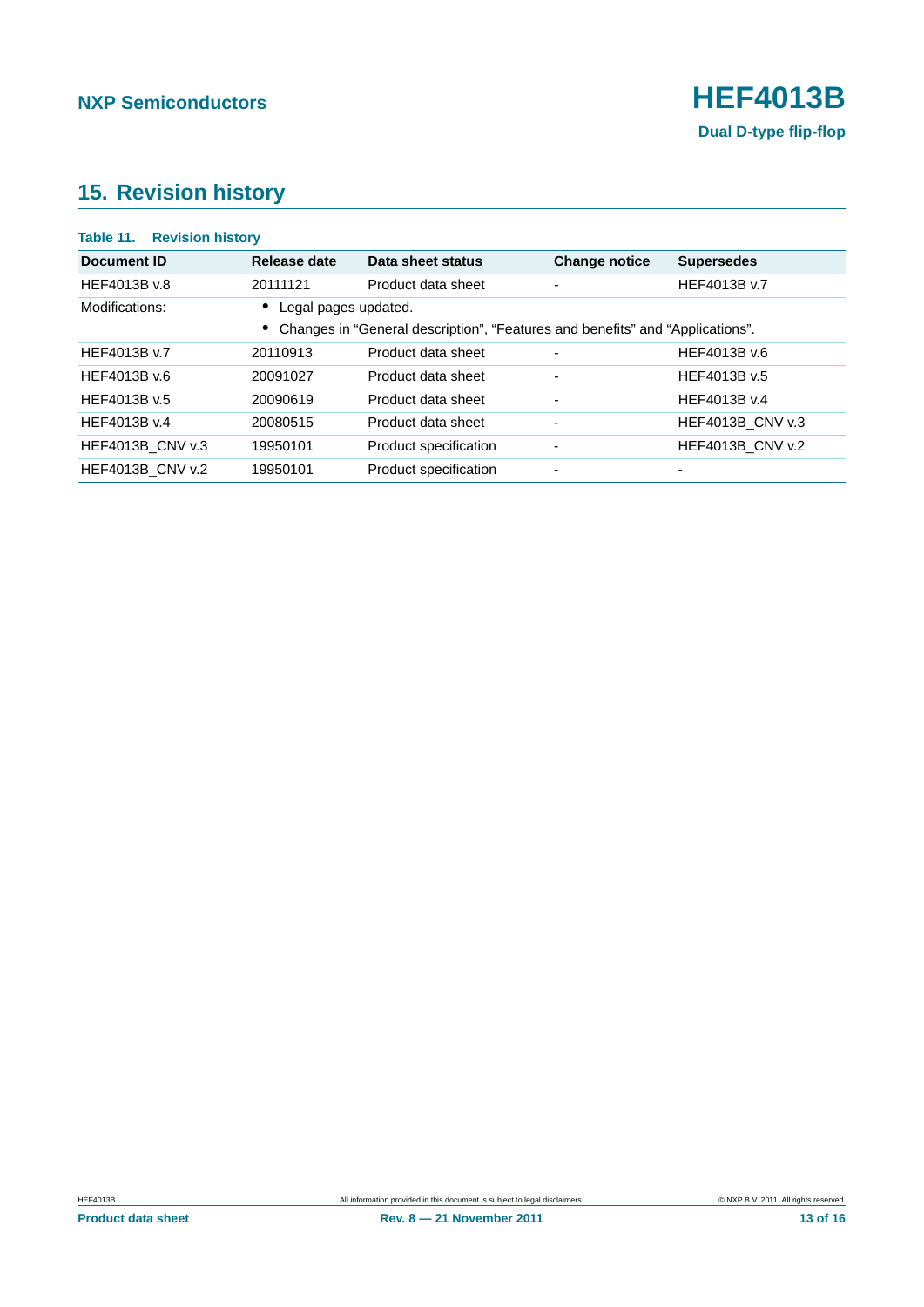## <span id="page-13-0"></span>**16. Legal information**

#### <span id="page-13-1"></span>**16.1 Data sheet status**

| Document status[1][2]          | Product status <sup>[3]</sup> | <b>Definition</b>                                                                     |
|--------------------------------|-------------------------------|---------------------------------------------------------------------------------------|
| Objective [short] data sheet   | Development                   | This document contains data from the objective specification for product development. |
| Preliminary [short] data sheet | Qualification                 | This document contains data from the preliminary specification.                       |
| Product [short] data sheet     | Production                    | This document contains the product specification.                                     |

[1] Please consult the most recently issued document before initiating or completing a design.

[2] The term 'short data sheet' is explained in section "Definitions".

[3] The product status of device(s) described in this document may have changed since this document was published and may differ in case of multiple devices. The latest product status<br>information is available on the Intern

#### <span id="page-13-2"></span>**16.2 Definitions**

**Draft —** The document is a draft version only. The content is still under internal review and subject to formal approval, which may result in modifications or additions. NXP Semiconductors does not give any representations or warranties as to the accuracy or completeness of information included herein and shall have no liability for the consequences of use of such information.

**Short data sheet —** A short data sheet is an extract from a full data sheet with the same product type number(s) and title. A short data sheet is intended for quick reference only and should not be relied upon to contain detailed and full information. For detailed and full information see the relevant full data sheet, which is available on request via the local NXP Semiconductors sales office. In case of any inconsistency or conflict with the short data sheet, the full data sheet shall prevail.

**Product specification —** The information and data provided in a Product data sheet shall define the specification of the product as agreed between NXP Semiconductors and its customer, unless NXP Semiconductors and customer have explicitly agreed otherwise in writing. In no event however, shall an agreement be valid in which the NXP Semiconductors product is deemed to offer functions and qualities beyond those described in the Product data sheet.

#### <span id="page-13-3"></span>**16.3 Disclaimers**

**Limited warranty and liability —** Information in this document is believed to be accurate and reliable. However, NXP Semiconductors does not give any representations or warranties, expressed or implied, as to the accuracy or completeness of such information and shall have no liability for the consequences of use of such information.

In no event shall NXP Semiconductors be liable for any indirect, incidental, punitive, special or consequential damages (including - without limitation - lost profits, lost savings, business interruption, costs related to the removal or replacement of any products or rework charges) whether or not such damages are based on tort (including negligence), warranty, breach of contract or any other legal theory.

Notwithstanding any damages that customer might incur for any reason whatsoever, NXP Semiconductors' aggregate and cumulative liability towards customer for the products described herein shall be limited in accordance with the *Terms and conditions of commercial sale* of NXP Semiconductors.

**Right to make changes —** NXP Semiconductors reserves the right to make changes to information published in this document, including without limitation specifications and product descriptions, at any time and without notice. This document supersedes and replaces all information supplied prior to the publication hereof.

**Suitability for use —** NXP Semiconductors products are not designed, authorized or warranted to be suitable for use in life support, life-critical or safety-critical systems or equipment, nor in applications where failure or

malfunction of an NXP Semiconductors product can reasonably be expected to result in personal injury, death or severe property or environmental damage. NXP Semiconductors accepts no liability for inclusion and/or use of NXP Semiconductors products in such equipment or applications and therefore such inclusion and/or use is at the customer's own risk.

**Applications —** Applications that are described herein for any of these products are for illustrative purposes only. NXP Semiconductors makes no representation or warranty that such applications will be suitable for the specified use without further testing or modification.

Customers are responsible for the design and operation of their applications and products using NXP Semiconductors products, and NXP Semiconductors accepts no liability for any assistance with applications or customer product design. It is customer's sole responsibility to determine whether the NXP Semiconductors product is suitable and fit for the customer's applications and products planned, as well as for the planned application and use of customer's third party customer(s). Customers should provide appropriate design and operating safeguards to minimize the risks associated with their applications and products.

NXP Semiconductors does not accept any liability related to any default, damage, costs or problem which is based on any weakness or default in the customer's applications or products, or the application or use by customer's third party customer(s). Customer is responsible for doing all necessary testing for the customer's applications and products using NXP Semiconductors products in order to avoid a default of the applications and the products or of the application or use by customer's third party customer(s). NXP does not accept any liability in this respect.

**Limiting values —** Stress above one or more limiting values (as defined in the Absolute Maximum Ratings System of IEC 60134) will cause permanent damage to the device. Limiting values are stress ratings only and (proper) operation of the device at these or any other conditions above those given in the Recommended operating conditions section (if present) or the Characteristics sections of this document is not warranted. Constant or repeated exposure to limiting values will permanently and irreversibly affect the quality and reliability of the device.

**Terms and conditions of commercial sale —** NXP Semiconductors products are sold subject to the general terms and conditions of commercial sale, as published at<http://www.nxp.com/profile/terms>, unless otherwise agreed in a valid written individual agreement. In case an individual agreement is concluded only the terms and conditions of the respective agreement shall apply. NXP Semiconductors hereby expressly objects to applying the customer's general terms and conditions with regard to the purchase of NXP Semiconductors products by customer.

**No offer to sell or license —** Nothing in this document may be interpreted or construed as an offer to sell products that is open for acceptance or the grant, conveyance or implication of any license under any copyrights, patents or other industrial or intellectual property rights.

**Export control —** This document as well as the item(s) described herein may be subject to export control regulations. Export might require a prior authorization from competent authorities.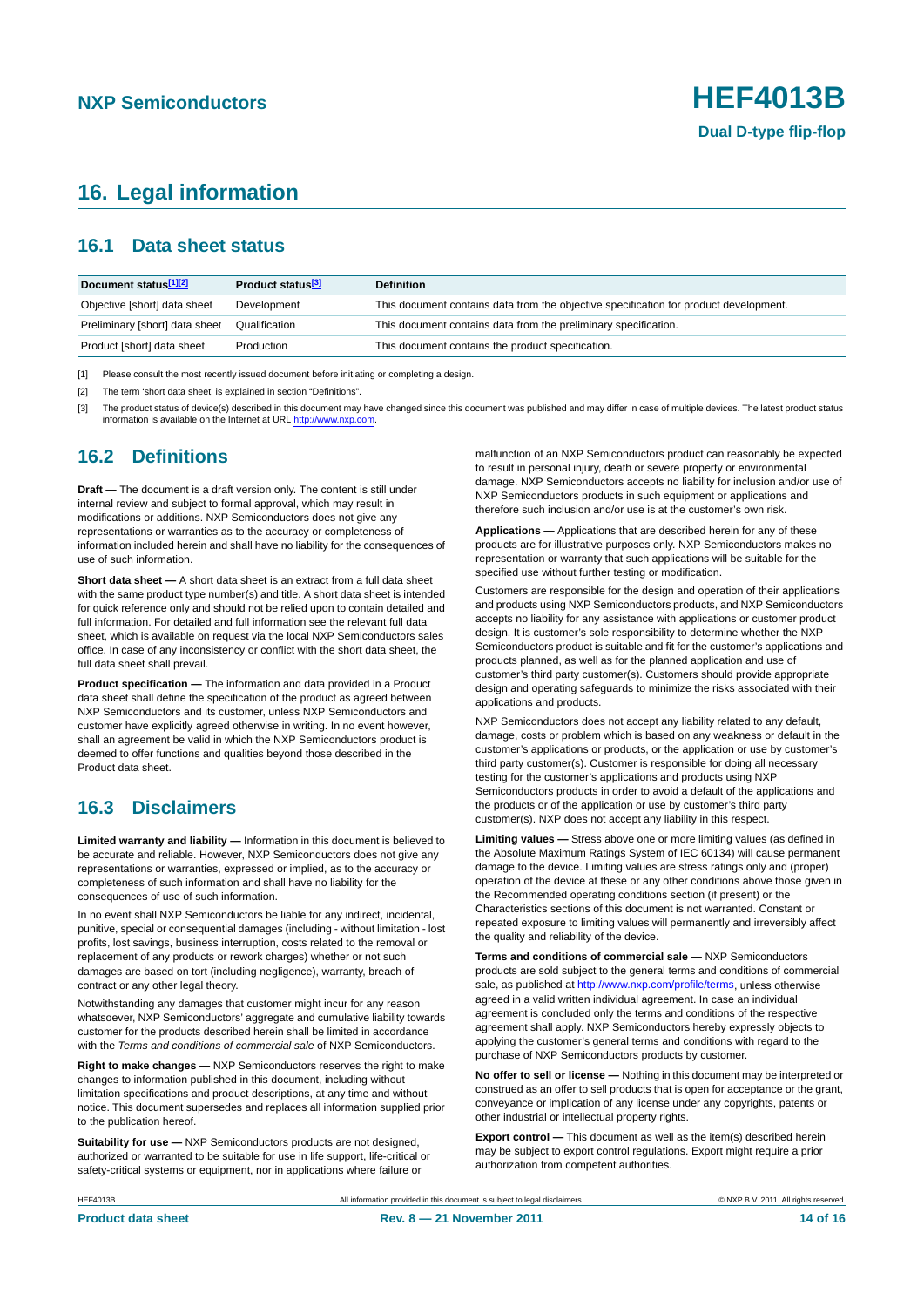**Non-automotive qualified products —** Unless this data sheet expressly states that this specific NXP Semiconductors product is automotive qualified, the product is not suitable for automotive use. It is neither qualified nor tested in accordance with automotive testing or application requirements. NXP Semiconductors accepts no liability for inclusion and/or use of non-automotive qualified products in automotive equipment or applications.

In the event that customer uses the product for design-in and use in automotive applications to automotive specifications and standards, customer (a) shall use the product without NXP Semiconductors' warranty of the product for such automotive applications, use and specifications, and (b) whenever customer uses the product for automotive applications beyond

## <span id="page-14-1"></span>**17. Contact information**

NXP Semiconductors' specifications such use shall be solely at customer's own risk, and (c) customer fully indemnifies NXP Semiconductors for any liability, damages or failed product claims resulting from customer design and use of the product for automotive applications beyond NXP Semiconductors' standard warranty and NXP Semiconductors' product specifications.

#### <span id="page-14-0"></span>**16.4 Trademarks**

Notice: All referenced brands, product names, service names and trademarks are the property of their respective owners.

For more information, please visit: **http://www.nxp.com**

For sales office addresses, please send an email to: **salesaddresses@nxp.com**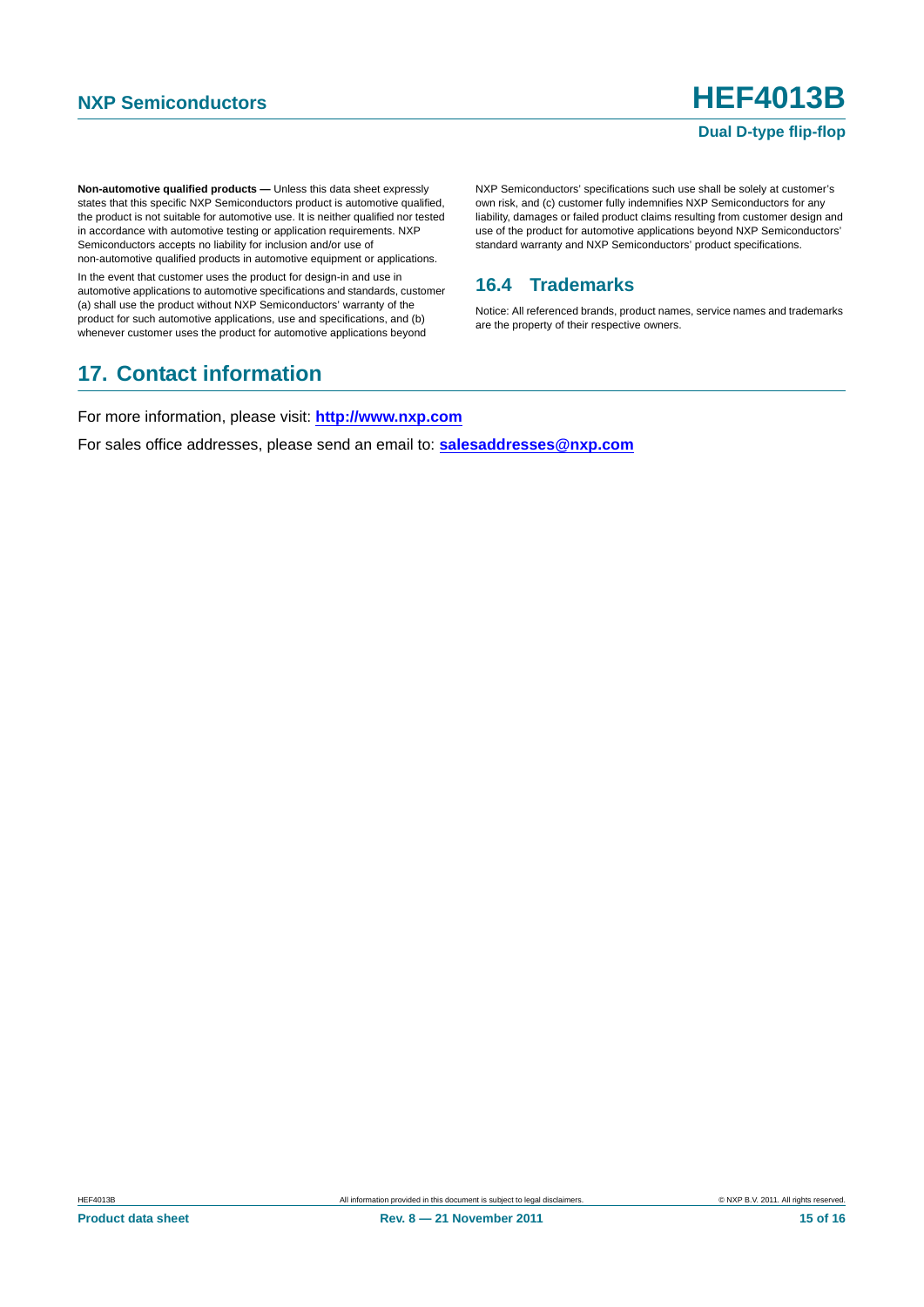# **NXP Semiconductors HEF4013B**

#### <span id="page-15-0"></span>**18. Contents**

| 1    | General description 1                                        |
|------|--------------------------------------------------------------|
| 2    | Features and benefits  1                                     |
| 3    |                                                              |
| 4    | Ordering information 1                                       |
| 5    |                                                              |
| 6    | Pinning information 3                                        |
| 6.1  |                                                              |
| 6.2  |                                                              |
| 7    | Functional description  3                                    |
| 8    |                                                              |
| 9    | Recommended operating conditions. 4                          |
| 10   | Static characteristics 5                                     |
| 11   | Dynamic characteristics  6                                   |
| 12   |                                                              |
| 13   | Application information. 9                                   |
| 14   |                                                              |
| 15   | Revision history 13                                          |
| 16   |                                                              |
| 16.1 | Data sheet status $\ldots \ldots \ldots \ldots \ldots$<br>14 |
| 16.2 | Definitions<br>14                                            |
| 16.3 | 14<br>Disclaimers                                            |
| 16.4 | Trademarks<br>15                                             |
| 17   | Contact information 15                                       |
| 18   |                                                              |

Please be aware that important notices concerning this document and the product(s) described herein, have been included in section 'Legal information'.

**© NXP B.V. 2011. All rights reserved.**

For more information, please visit: http://www.nxp.com For sales office addresses, please send an email to: salesaddresses@nxp.com

**Date of release: 21 November 2011 Document identifier: HEF4013B**